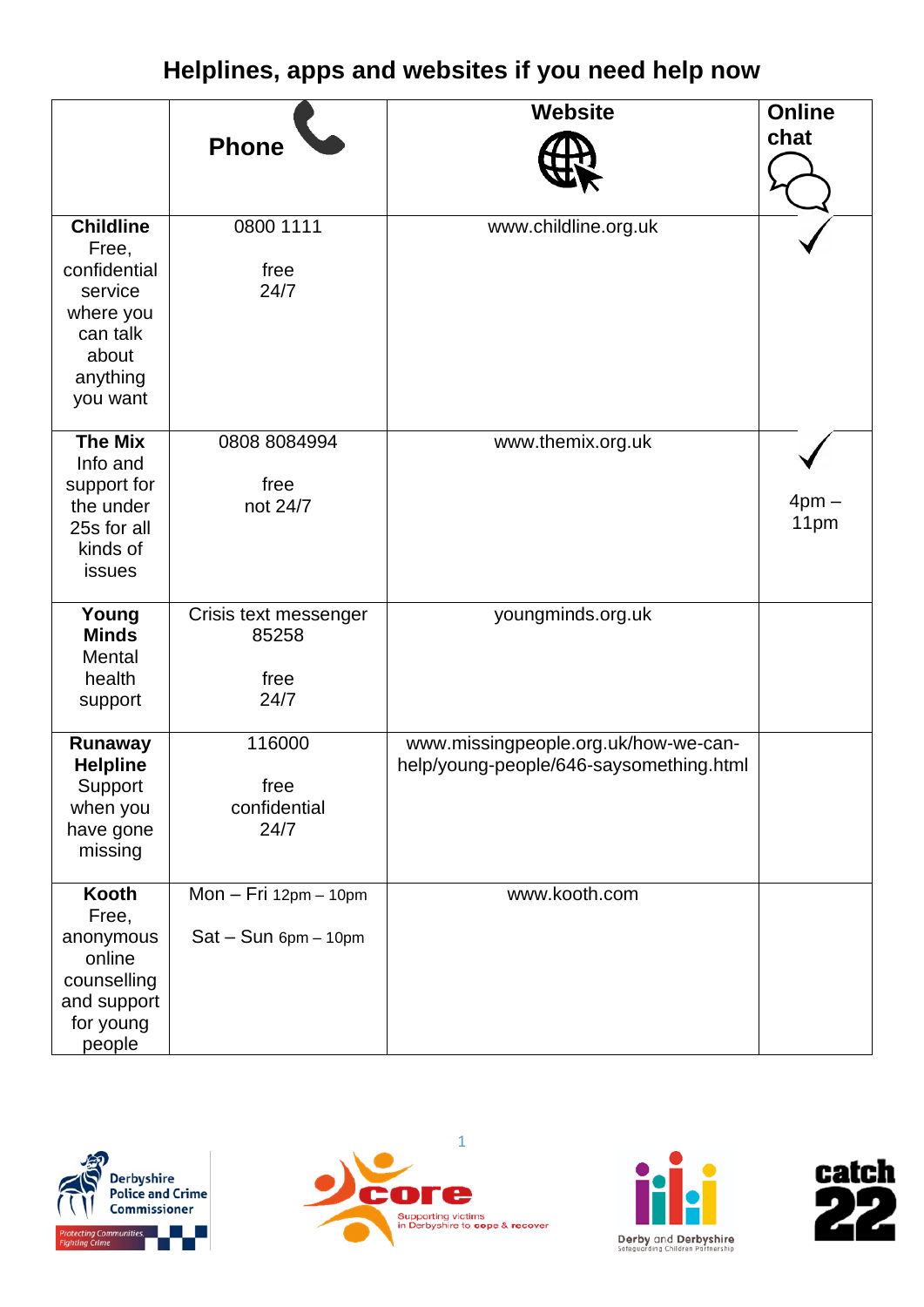|                                                                                                                      |                                                                       | <b>Website</b>                                                                                                                                     | <b>Online</b><br>chat |
|----------------------------------------------------------------------------------------------------------------------|-----------------------------------------------------------------------|----------------------------------------------------------------------------------------------------------------------------------------------------|-----------------------|
|                                                                                                                      | <b>Phone</b>                                                          |                                                                                                                                                    |                       |
| Help at<br><b>Hand</b><br>Support,<br>advice and<br>info for<br>young<br>people in<br>care                           | 0800 528 0731<br>free<br>not 24/7                                     | www.childrenscommissioner.gov.uk/help-<br>at-hand                                                                                                  |                       |
| stopitnow!<br>Help if you<br>are worried<br>about your<br>online<br>behaviour<br>or someone<br>else's                | 0808 1000 900<br>free<br>confidential<br>weekdays 9am-9pm             | www.stopitnow.org.uk                                                                                                                               |                       |
| <b>B-eat</b><br>Support<br>with eating<br>disorders                                                                  | 0808 801 0711<br>or<br>0808 801 0677<br>free confidential<br>not 24/7 | www.beateatingdisorders.org.uk                                                                                                                     |                       |
| <b>Brook</b><br>Sexual<br>health<br>advice for<br>under 25s                                                          | X                                                                     | www.brook.org.uk                                                                                                                                   |                       |
| Children's<br><b>Society</b><br>Support<br>with various<br>mental<br>health and<br>emotional<br>issues for<br>13-17s | X                                                                     | www.childrenssociety.org.uk/mental-<br>health-advice-for-children-and-young-<br>people/the-advice-resource-vault/advice-<br>for-children-age-13-17 |                       |







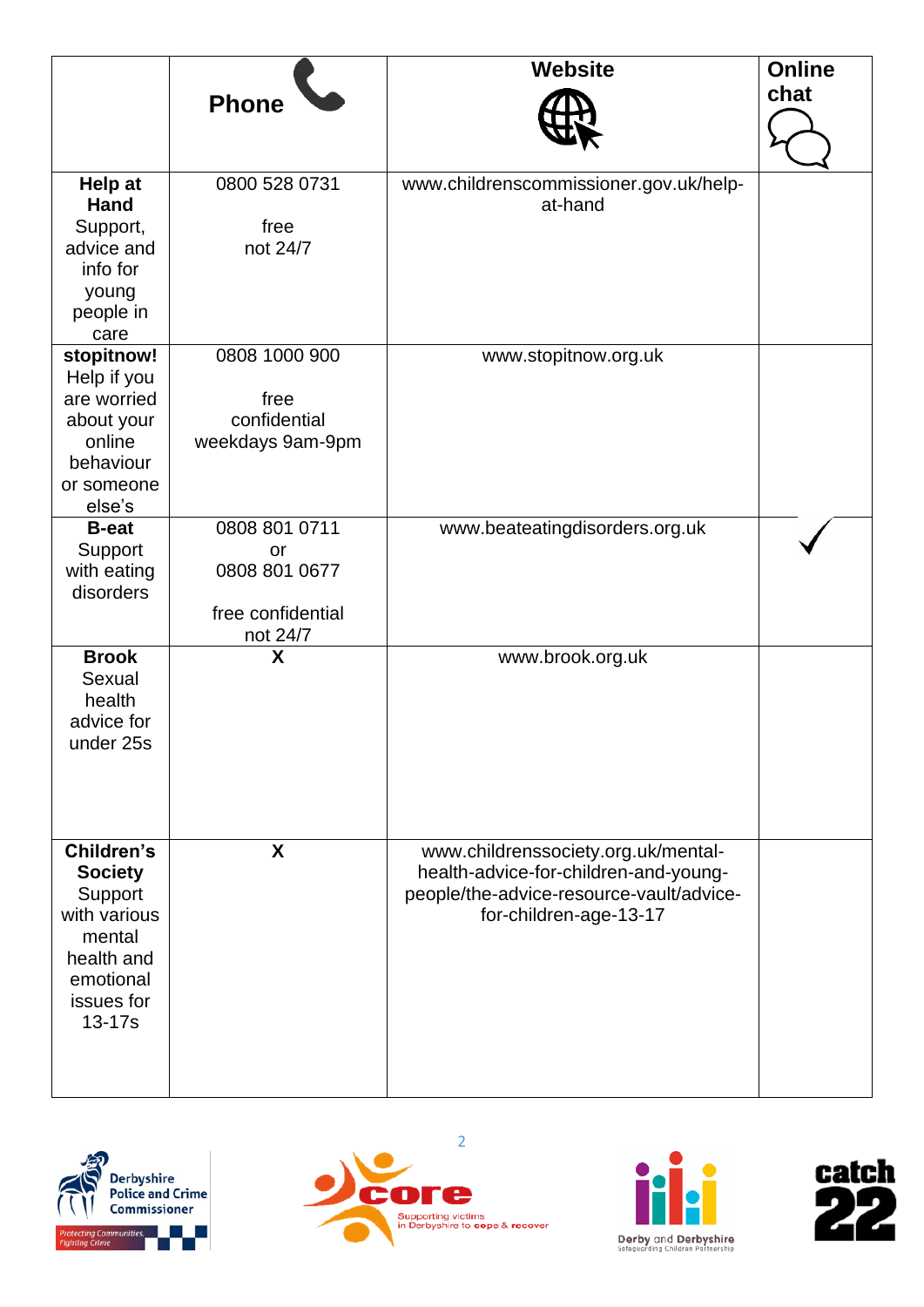|                                                                                     | <b>Phone</b>                                       | <b>Website</b>                            | <b>Online</b><br>chat |
|-------------------------------------------------------------------------------------|----------------------------------------------------|-------------------------------------------|-----------------------|
| <b>SelfHarm</b><br><b>UK</b><br>Support<br>with self<br>harm                        | X                                                  | www.selfharm.co.uk                        |                       |
| <b>Shout</b><br><b>Crisis text</b><br>messenger<br>service<br>(any age)             | <b>Text 85258</b><br>24/7                          | https://www.giveusashout.org/get-help/    |                       |
| <b>IMAlive</b><br>Online<br>crisis<br>messenger<br>service<br>(based in US)         | 24/7                                               | https://www.imalive.org/                  |                       |
| <b>Calm Harm</b><br>Free app to<br>help<br>manage<br>self-harm<br>urges             | $\boldsymbol{\mathsf{X}}$                          | https://calmharm.co.uk/                   |                       |
| <b>The</b><br><b>Hideout</b><br>Domestic<br>Abuse<br>website for<br>young<br>people | X                                                  | http://thehideout.org.uk/                 |                       |
| <b>Frank</b><br>Honest<br>information<br>and advice<br>about drugs<br>and alcohol   | 0300 1236600<br>Text 82111<br>confidential<br>24/7 | https://www.talktofrank.com/              |                       |
| <b>CEOP</b><br>Reporting<br>online<br>sexual<br>abuse or<br>content                 |                                                    | https://www.ceop.police.uk/safety-centre/ |                       |







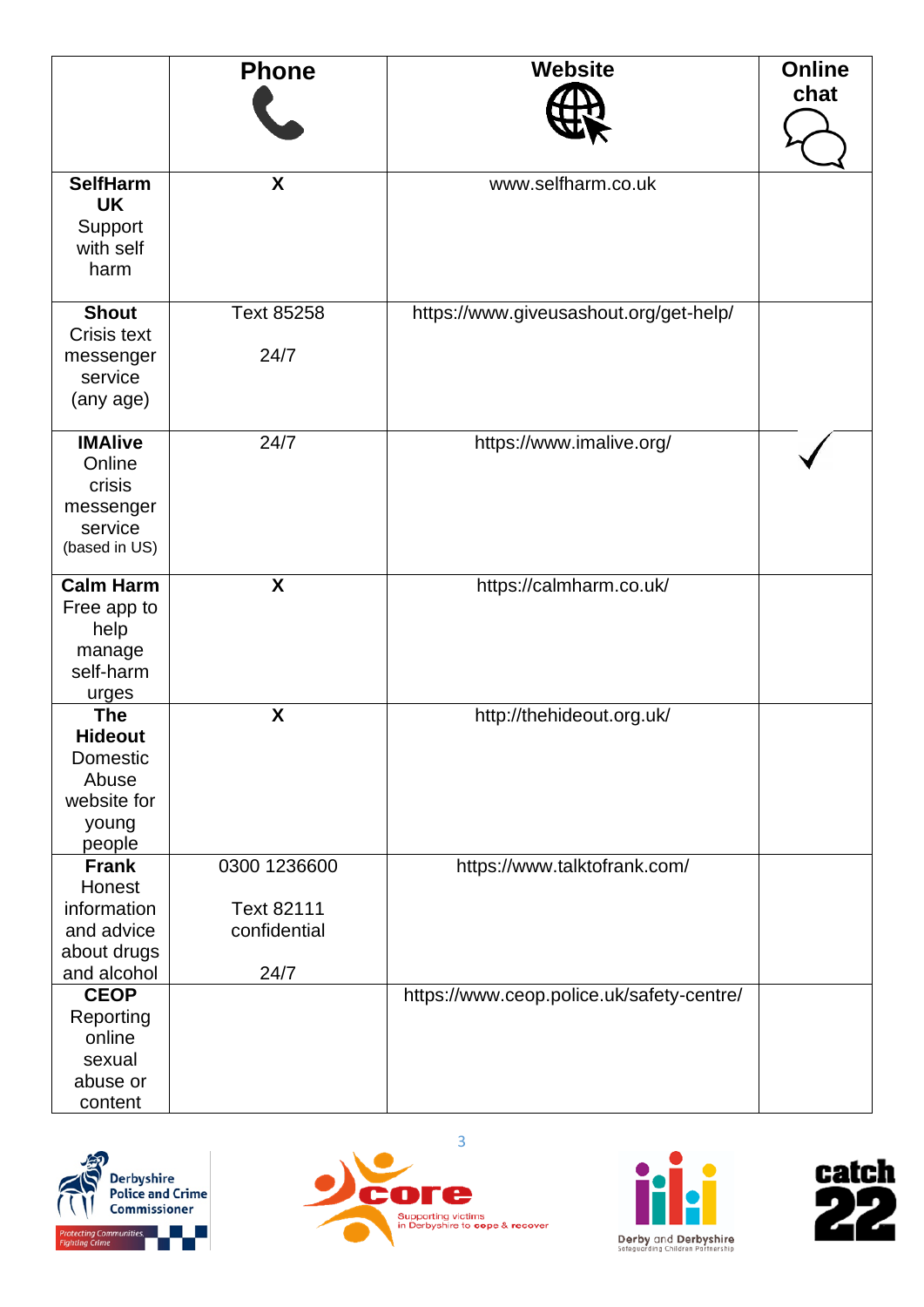|                                 | <b>Phone</b>              | <b>Website</b>                            | <b>Online</b> |
|---------------------------------|---------------------------|-------------------------------------------|---------------|
|                                 |                           |                                           | chat          |
|                                 |                           |                                           |               |
|                                 |                           |                                           |               |
|                                 |                           |                                           |               |
| <b>Samaritans</b>               | 116 123                   | https://www.samaritans.org/               | On its way!   |
| Free                            |                           |                                           | Chat will be  |
| confidential                    |                           |                                           | available     |
| support line                    |                           |                                           | soon.         |
| for people                      |                           |                                           |               |
| who are                         |                           |                                           |               |
| feeling                         |                           |                                           |               |
| desperate                       |                           |                                           |               |
| <b>MeeTwo</b>                   |                           | https://www.meetwo.co.uk/                 | anonymous     |
| Free mental                     |                           |                                           | posts in the  |
| health                          |                           |                                           | app allow     |
| support app                     |                           |                                           | chat with     |
| for young                       |                           |                                           | other         |
| people to                       |                           |                                           | people        |
| talk to                         |                           |                                           | (posts        |
| experts or                      |                           |                                           | moderated     |
| people with                     |                           |                                           | in advance)   |
| similar                         |                           |                                           |               |
| <b>issues</b>                   |                           |                                           |               |
| <b>Fearless</b>                 |                           | https://www.fearless.org/en               |               |
| Information                     |                           |                                           |               |
| and advice                      |                           |                                           |               |
| about youth                     |                           |                                           |               |
| crime.100%                      |                           |                                           |               |
| anonymous                       |                           |                                           |               |
| crime                           |                           |                                           |               |
| reporting                       |                           |                                           |               |
| 101                             | 101                       |                                           |               |
| Non-                            |                           |                                           |               |
| emergency                       | 15p per call              |                                           |               |
| Police                          |                           |                                           |               |
| number.                         |                           |                                           |               |
| For                             |                           |                                           |               |
| emergencies<br><b>DIAL 999.</b> |                           |                                           |               |
| 111                             | 111                       | https://111.nhs.uk/                       |               |
| Non-                            | Call if you are seriously |                                           |               |
|                                 | worried about             | Use website if your enquiry isn't serious |               |
| emergency<br>health             | symptoms                  |                                           |               |
| advice.                         |                           |                                           |               |
| For                             | 24/7                      |                                           |               |
| emergencies                     | free                      |                                           |               |
| <b>DIAL 999.</b>                |                           |                                           |               |
|                                 |                           |                                           |               |